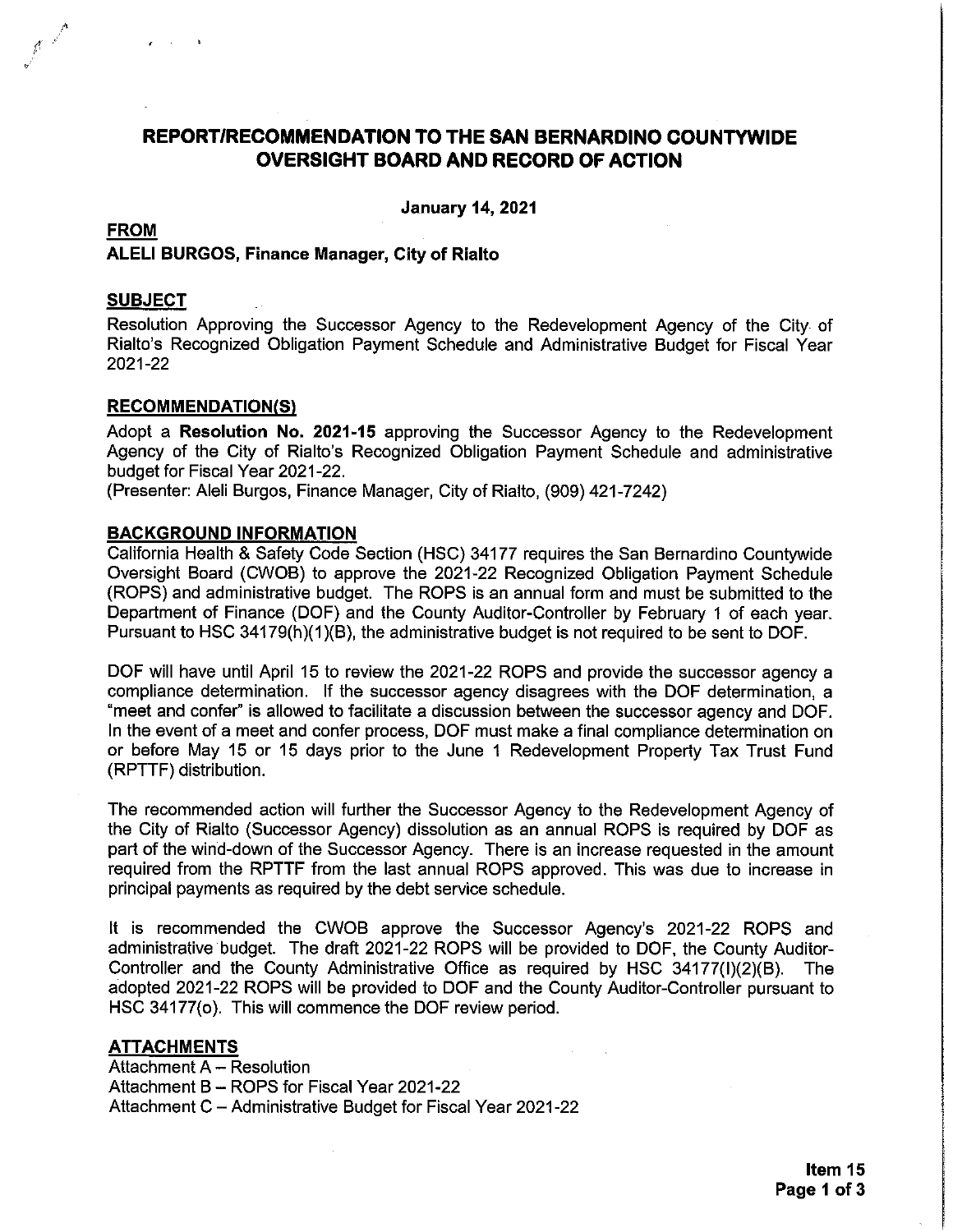Resolution Approving the Successor Agency to the Redevelopment Agency of the City of Rialto's Recognized Obligation Payment<br>Schedule and Administrative Budget for Fiscal Year 2021-22 **January 14, 2021** 

## **REVIEW BY OTHERS**

This item has been reviewed by Auditor-Controller/Treasurer/Tax Collector on January 05, 2021 and San Bernardino Countywide Oversight Board Legal Counsel on January 06, 2021.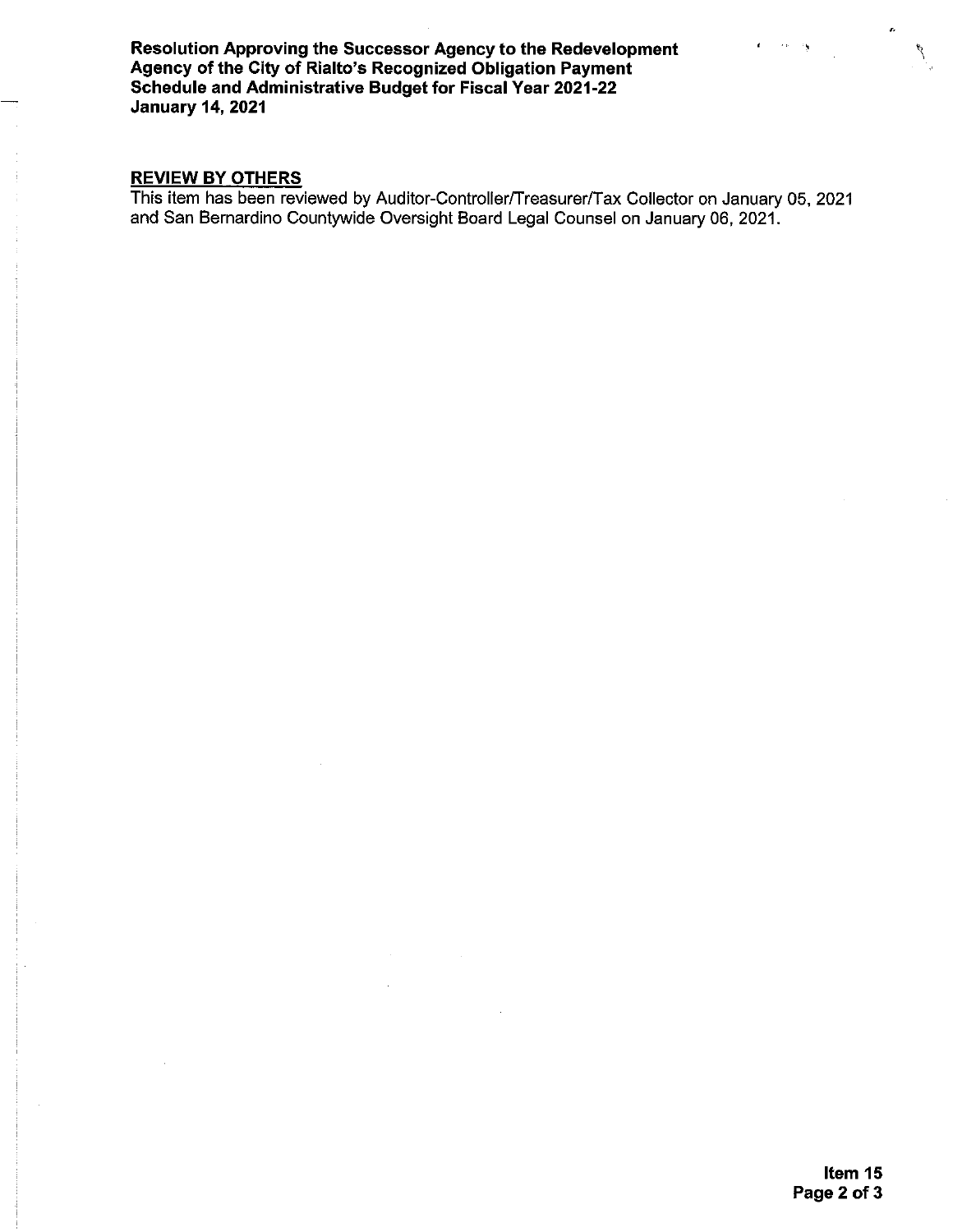Resclution Approving the Successor Agency to the Redevelopment Agency of the City of Rialto's Recognized Obligation Payment Schedule and Administrative Budget for Fiscal Year 2021-22 **January 14, 2021** 

Record of Action of the San Bernardino Countywide Oversight Board

#### **APPROVED**

Moved: Frederick Ang Seconded: Acquanetta Warren Ayes: Frederick Ang, Richard DeNava, Kenneth Miller, Cindy Saks, Lawrence Strong, Acquanetta Warren, David Wert

Lynna Monell, SERCRETARY

mell BY

DATED: January 14, 2021



- **W/Resolution** CC. File - San Bernardino Countywide Oversight Board w/attach
- LA 01/19/2021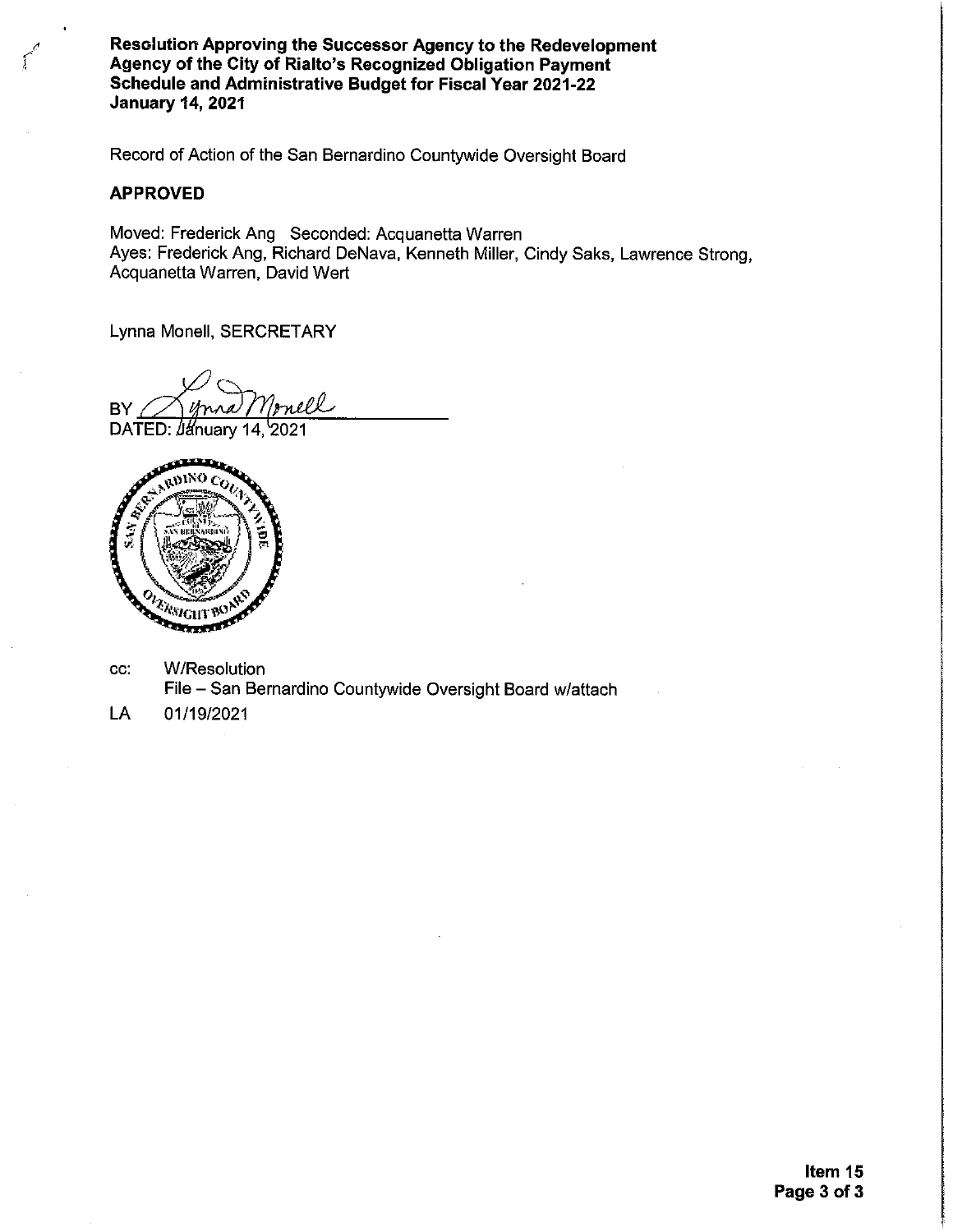#### **RESOLUTION NO. 2021-15**

## RESOLUTION OF THE SAN BERNARDINO COUNTYWIDE OVERSIGHT BOARD ADOPTING THE SUCCESSOR AGENCY TO THE REDEVELOPMENT AGENCY OF THE CITY OF RIALTO'S RECOGNIZED OBLIGATION PAYMENT SCHEDULE AND **ADMINISTRATIVE BUDGET FOR FISCAL YEAR 2021-22**

On Thursday, January 14, 2021 on motion of San Bernardino Countywide Oversight Board Member Ang, duly seconded by San Bernardino Countywide Oversight Board Member Warren and carried, the following resolution is adopted by the San Bernardino Countywide Oversight Board, State of California.

WHEREAS, California Health and Safety Code Section (HSC) 34179(e) requires all action items of the San Bernardino Countywide Oversight Board be accomplished by resolution; and

WHEREAS, HSC 34177 requires the San Bernardino Countywide Oversight Board to approve the Recognized Obligation Payment Schedule (ROPS) and administrative budget; and

WHEREAS, pursuant to HSC 34177(o), the deadline for submitting the ROPS for Fiscal Year 2021-22 to the Department of Finance is February 1, 2021.

NOW, THEREFORE, the San Bernardino Countywide Oversight Board hereby resolves, determines and orders as follows:

Section 1. The foregoing recitals are true and correct.

Section 2. The Successor Agency to the Redevelopment Agency of the City of Rialto's ROPS and administrative budget for Fiscal Year 2021-22 in the form presented, together with such changes thereto as may be approved by the San Bernardino Countywide Oversight Board, are hereby approved.

Section 3. This resolution shall take effect from and after the date of its passage and adoption.

PASSED AND ADOPTED by the San Bernardino Countywide Oversight Board, State of California, by the following vote:

> AYES: **OVERSIGHT BOARD MEMBER: Frederick Ang, Richard DeNava,** Kenneth Miller, Cindy Saks, Lawrence Strong, Acquanetta Warren, David Wert

**OVERSIGHT BOARD MEMBER: None NOES:** 

**ABSENT: OVERSIGHT BOARD MEMBER: None** 

. عالم عالم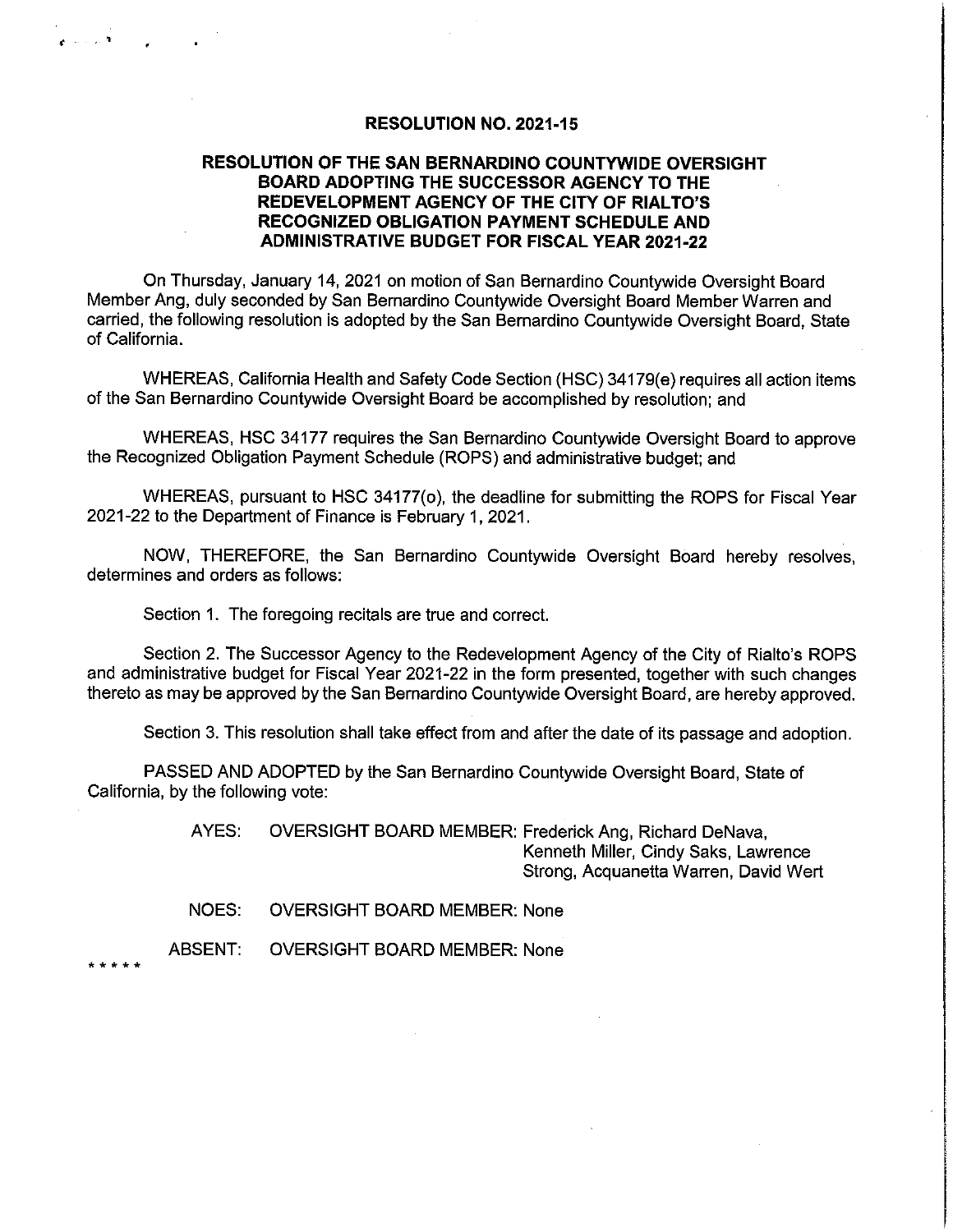# STATE OF CALIFORNIA

SS.

# COUNTY OF SAN BERNARDINO

I, LYNNA MONELL, Secretary to the San Bernardino Countywide Oversight Board, State of California, hereby certify the foregoing to be a full, true and correct copy of the record of the action taken by the Countywide Oversight Board, by vote of the members present, as the same appears in the Official Minutes of said Board at its meeting of January 14, 2021. #15 LA

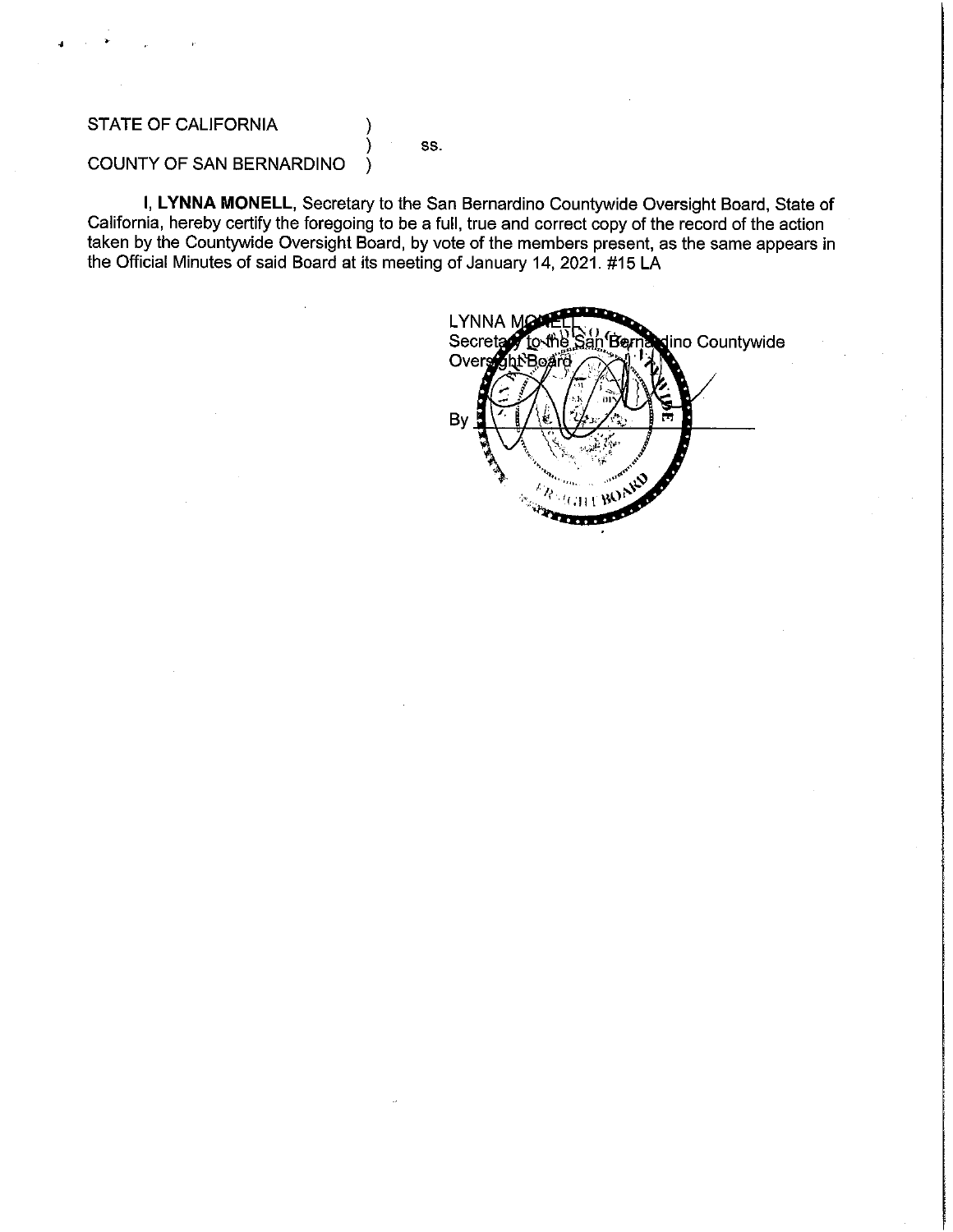# Recognized Obligation Payment Schedule (ROPS 21-22) - Summary<br>Filed for the July 1, 2021 through June 30, 2022 Period

|              | Successor Agency:           | <b>Rialto</b>                                                              |                                    |                                   |                     |
|--------------|-----------------------------|----------------------------------------------------------------------------|------------------------------------|-----------------------------------|---------------------|
| County:      |                             | San Bernardino                                                             |                                    |                                   |                     |
|              |                             | Current Period Requested Funding for Enforceable Obligations (ROPS Detail) | 21-22 A Total<br>(July - December) | 21-22 B Total<br>(January - June) | <b>ROPS 21-22 1</b> |
| $\mathbf{A}$ |                             | Enforceable Obligations Funded as Follows (B+C+D):                         |                                    |                                   |                     |
| B            | <b>Bond Proceeds</b>        |                                                                            |                                    |                                   |                     |
| C            | Reserve Balance             |                                                                            |                                    |                                   |                     |
| D            | Other Funds                 |                                                                            |                                    |                                   |                     |
| Е            |                             | Redevelopment Property Tax Trust Fund (RPTTF) (F+G):                       | 7,849,527 \$                       | 3,379,929 \$                      | 11,22               |
| F            | <b>RPTTF</b>                |                                                                            | 7,597,329                          | 3,379,929                         | 10,97               |
| G            | <b>Administrative RPTTF</b> |                                                                            | 252,198                            |                                   | 25                  |
| н            |                             | <b>Current Period Enforceable Obligations (A+E):</b>                       | 7,849,527                          | 3,379,929                         | 11,22               |
|              |                             |                                                                            |                                    |                                   |                     |

Certification of Oversight Board Chairman:<br>Pursuant to Section 34177 (o) of the Health and Safety Code, I<br>hereby certify that the above is a true and accurate Recognized<br>Obligation Payment Schedule for the above named succ agency.

| David Wert | Chairman  |  |
|------------|-----------|--|
| Name       | Title     |  |
|            |           |  |
|            | 1/14/2021 |  |
| Signa Wre  | Date      |  |

# Total?

| 29,456          |
|-----------------|
| 377,258         |
| <u> 252,198</u> |
| 229.456         |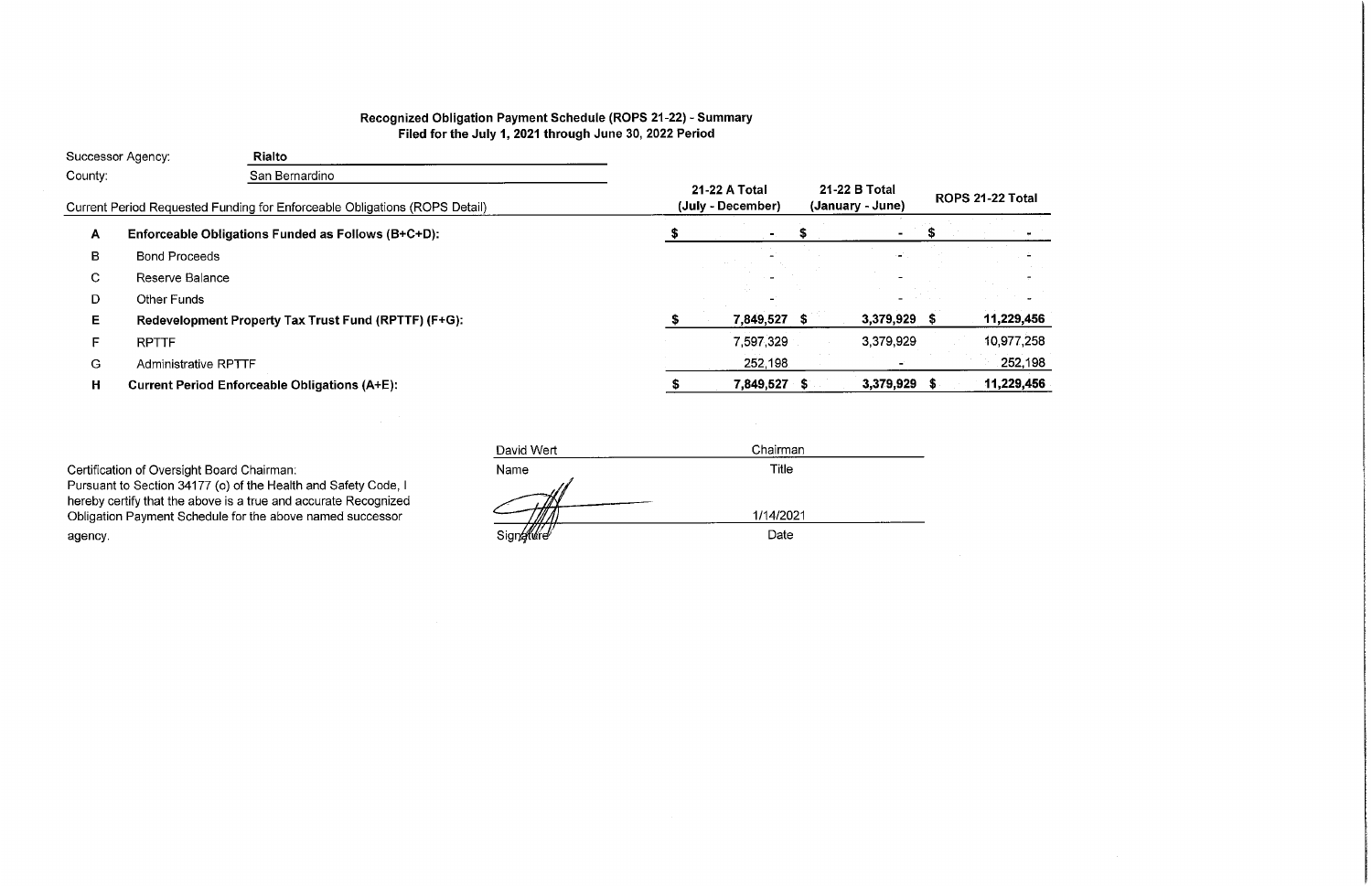|        | Rialto Recognized Obligation Payment Schedule (ROPS 21-22) - ROPS Detail<br>July 1,2021 through June 30, 2022<br>(Report Amounts in Whole Dollars) |                                                       |                       |                         |                                    |                                                                                                                                                                                                                                                                                                                                                                                                                                                                                                                                          |                     |                       |              |                                                    |                                                                              |              |                    |                                                                       |                          |                                 |                                           |              |                    |                                                                             |
|--------|----------------------------------------------------------------------------------------------------------------------------------------------------|-------------------------------------------------------|-----------------------|-------------------------|------------------------------------|------------------------------------------------------------------------------------------------------------------------------------------------------------------------------------------------------------------------------------------------------------------------------------------------------------------------------------------------------------------------------------------------------------------------------------------------------------------------------------------------------------------------------------------|---------------------|-----------------------|--------------|----------------------------------------------------|------------------------------------------------------------------------------|--------------|--------------------|-----------------------------------------------------------------------|--------------------------|---------------------------------|-------------------------------------------|--------------|--------------------|-----------------------------------------------------------------------------|
|        |                                                                                                                                                    |                                                       | Contract/Agreement    | Contract/Agreement      |                                    |                                                                                                                                                                                                                                                                                                                                                                                                                                                                                                                                          |                     | Total<br>Outstanding  |              | <b>ROPS 21-22</b>                                  | 21-22 A (July - December)                                                    |              |                    | 21-22 A                                                               | 21-22 B (January - June) |                                 |                                           |              |                    |                                                                             |
| Item # | <b>Project Name/Debt Obligation</b>                                                                                                                | <b>Obligation Type</b>                                | <b>Execution Date</b> | <b>Termination Date</b> | Payee                              | <b>Description/Project Scope</b>                                                                                                                                                                                                                                                                                                                                                                                                                                                                                                         | <b>Project Area</b> | Debt or<br>Obligation | Retired      | <b>Total</b>                                       | <b>Fund Sources</b><br><b>Other Funds</b><br>Bond Proceeds   Reserve Balance | <b>RPTTF</b> | <b>Admin RPTTF</b> | <b>Total</b>                                                          |                          | Bond Proceeds   Reserve Balance | <b>Fund Sources</b><br><b>Other Funds</b> | <b>RPTTF</b> | <b>Admin RPTTF</b> | 21-22 B<br><b>Total</b>                                                     |
|        | 2008 Series A TAB's - Bonds                                                                                                                        | Bonds Issued On or<br>Before 12/31/10                 | 4/29/2008             | 9/1/2037                | <b>Union Bank/Trustee</b>          | Public Improvement Bonds                                                                                                                                                                                                                                                                                                                                                                                                                                                                                                                 | Merged Project Area | \$186,378,225         | $\vee$       | $\frac{13}{2}$ 11,229,456                          | $\sim$ $ \sim$<br>$\sim$                                                     | 7,597,329    | $252,198$   3      | 7,849,527丨9                                                           |                          |                                 |                                           | 3,379,929    |                    | 3,379,929<br>$\sim 100$ m $^{-1}$                                           |
|        | 82008 Series B TAB's - Bonds                                                                                                                       | Bonds Issued On or<br>Before 12/31/10                 | 4/29/2008             | 9/1/2037                | Union Bank/Trustee                 | <b>Housing Bonds</b>                                                                                                                                                                                                                                                                                                                                                                                                                                                                                                                     | Merged Project Area | 43,073,188            | N            | 2,334,501                                          |                                                                              | 1,473,313    |                    | 1,473,313                                                             |                          |                                 |                                           | 861,188      |                    | 861,188                                                                     |
|        | 92008 Series C TAB's - Bonds                                                                                                                       | Bonds Issued On or<br>Before 12/31/10                 | 4/29/2008             | 9/1/2037                | Union Bank/Trustee                 | Public Improvement Bonds                                                                                                                                                                                                                                                                                                                                                                                                                                                                                                                 | Merged Project Area | 30,823,000            | N            | 1,834,813                                          |                                                                              | 1,200,125    |                    | 1,200,125                                                             |                          |                                 |                                           | 634,688      |                    | 634,688                                                                     |
|        | 2008 Series A TAB's - Bond<br>Reserve                                                                                                              | Reserves                                              | 4/29/2008             | 6/30/2019               | <b>Rialto Successor</b><br>Agency  | Public Improvement Bonds -<br>Reserve for next Period                                                                                                                                                                                                                                                                                                                                                                                                                                                                                    | Merged Project Area |                       | N            | $\sim$                                             |                                                                              |              |                    |                                                                       |                          |                                 |                                           |              |                    | $\sim 100$ m $^{-1}$                                                        |
|        | 2008 Series B TAB's - Bond<br><b>Reserve</b>                                                                                                       | Reserves                                              | 4/29/2008             | 6/30/2019               | Rialto Successor<br>Agency         | Housing Bonds - Reserve for<br>next Period                                                                                                                                                                                                                                                                                                                                                                                                                                                                                               | Merged Project Area |                       | $\vee$       |                                                    |                                                                              |              |                    |                                                                       |                          |                                 |                                           |              |                    | $\sim 100$ m $^{-1}$                                                        |
|        | 2008 Series C TAB's - Bond<br><b>Reserve</b>                                                                                                       | Reserves                                              | 4/29/2008             | 6/30/2019               | <b>Rialto Successor</b><br>Agency  | Public Improvement Bonds -<br>Reserve for next Period                                                                                                                                                                                                                                                                                                                                                                                                                                                                                    | Merged Project Area |                       | $\vee$       |                                                    |                                                                              |              |                    |                                                                       |                          |                                 |                                           |              |                    | $\sim 100$                                                                  |
|        | 2007 COP Reimbursement<br>Agreement                                                                                                                | Third-Party Loans                                     | 12/4/2007             | 1/20/2022               | City of Rialto                     | Public Improvement Agreement -<br><b>Current Period Payment</b>                                                                                                                                                                                                                                                                                                                                                                                                                                                                          | Merged Project Area | 188,100               |              | 188,100                                            |                                                                              | $\sim$       |                    |                                                                       |                          |                                 |                                           | 188,100      |                    | 188,100                                                                     |
|        | SA Admin Costs -                                                                                                                                   |                                                       |                       |                         | <b>Rialto Successor</b>            | Staff; legal; consultant;<br>supplies; services; etc. See                                                                                                                                                                                                                                                                                                                                                                                                                                                                                |                     |                       |              |                                                    |                                                                              |              |                    |                                                                       |                          |                                 |                                           |              |                    |                                                                             |
|        | 31 Payments/Operation<br><b>SA Admin Costs -</b>                                                                                                   | <b>Admin Costs</b>                                    | 7/1/2021              | 6/30/2022               | Agency                             | calculation in notes.<br>City finance and admin support                                                                                                                                                                                                                                                                                                                                                                                                                                                                                  | Merged Project Area | 5,193,136             | N            | 252,198                                            |                                                                              |              | 252,198            | 252,198                                                               |                          |                                 |                                           |              |                    | $\sim 100$ m $^{-1}$                                                        |
|        | 37 Payments/Operation<br><b>Bond Servicing -</b>                                                                                                   | <b>Admin Costs</b>                                    | 7/1/2018              | 6/30/2019               | City of Rialto                     | services<br><b>Trustee Fees/Arbitrage Rebate</b>                                                                                                                                                                                                                                                                                                                                                                                                                                                                                         | Merged Project Area |                       | $\mathsf{Y}$ | $\sim$                                             |                                                                              |              |                    |                                                                       |                          |                                 |                                           |              |                    | $\sim 100$ m $^{-1}$                                                        |
|        | 39 Payment/Operation                                                                                                                               | Fees                                                  | 7/1/2019              | 9/1/2037                | Willdan/Union Bank                 | Services<br><b>Public Improvement Bonds;</b>                                                                                                                                                                                                                                                                                                                                                                                                                                                                                             | Merged Project Area | 303,750               | N            | 20,250                                             |                                                                              | 10,125       |                    | 10,125                                                                |                          |                                 |                                           | 10,125       |                    | 10,125                                                                      |
|        | 2014 Refinance TAB's - Bonds<br>171 (2003 A Series A)                                                                                              | <b>Refunding Bonds</b><br><b>Issued After 6/27/12</b> | 8/21/2014             | 9/1/2027                | Union Bank/Trustee                 | Refinanced 2003 Series A Bond<br>in September 2014.                                                                                                                                                                                                                                                                                                                                                                                                                                                                                      | Merged Project Area | 11,971,650            | N            | $\frac{1}{2}$ 1,701,700                            |                                                                              | 1,486,350    |                    | $\frac{1}{3}$ 1,486,350                                               |                          |                                 |                                           | 215,350      |                    | 215,350                                                                     |
|        |                                                                                                                                                    |                                                       |                       |                         | <b>Rialto Successor</b>            | <b>Public Improvement Bonds -</b><br>Reserve for next Period for                                                                                                                                                                                                                                                                                                                                                                                                                                                                         |                     |                       |              |                                                    |                                                                              |              |                    |                                                                       |                          |                                 |                                           |              |                    |                                                                             |
|        | 172 2014 Refinance Bond Reserve                                                                                                                    | Reserves                                              | 8/21/2014             | 6/30/2019               | Agency                             | 2014 Refinance Bond.                                                                                                                                                                                                                                                                                                                                                                                                                                                                                                                     | Merged Project Area | $\sim$ $-$            | Y            | $\sim$                                             |                                                                              |              |                    |                                                                       |                          |                                 |                                           |              |                    | <b>Contract Contract</b>                                                    |
|        |                                                                                                                                                    |                                                       |                       |                         |                                    | Services to conduct appraisals<br>of SA property in order sale, per                                                                                                                                                                                                                                                                                                                                                                                                                                                                      |                     |                       |              |                                                    |                                                                              |              |                    |                                                                       |                          |                                 |                                           |              |                    |                                                                             |
|        |                                                                                                                                                    |                                                       |                       |                         | <b>Rialto Successor</b>            | approved LRPMP. In January<br>2016, the OB will consider                                                                                                                                                                                                                                                                                                                                                                                                                                                                                 |                     |                       |              |                                                    |                                                                              |              |                    |                                                                       |                          |                                 |                                           |              |                    |                                                                             |
|        | 176 Appraisal Services                                                                                                                             | <b>Property Dispositions</b>                          | 1/1/2016              | 6/30/2019               | Agency                             | agreements with two vendors.  Merged Project Area<br>Public Improvement Bonds;                                                                                                                                                                                                                                                                                                                                                                                                                                                           |                     |                       | Y            |                                                    |                                                                              |              |                    |                                                                       |                          |                                 |                                           |              |                    |                                                                             |
|        | 2015 Refinance TAB's A - Bonds Refunding Bonds<br>180 (2005 Series A)                                                                              | Issued After 6/27/12                                  | 7/1/2015              | 9/1/2035                | Union Bank/Trustee                 | Refinanced 2005 Series A Bond<br>in September 2015.<br>Public Improvement Bonds;                                                                                                                                                                                                                                                                                                                                                                                                                                                         | Merged Project Area | 31,429,325            | N            | 937,850                                            |                                                                              | 468,925      |                    | 468,925                                                               |                          |                                 |                                           | 468,925      |                    | 468,925                                                                     |
|        | 2015 Refinance TAB's B - Bonds Refunding Bonds<br>181 (2005 Series C)                                                                              | Issued After 6/27/12                                  | 7/1/2015              | 9/1/2029                | Union Bank/Trustee                 | Refinanced 2005 Series C Bond<br>in September 2015.                                                                                                                                                                                                                                                                                                                                                                                                                                                                                      | Merged Project Area |                       |              | 1,500,188                                          |                                                                              | 1,289,369    |                    | 1,289,369                                                             |                          |                                 |                                           | 210,819      |                    |                                                                             |
|        | 2015 Refinance TAB's C - Bonds Refunding Bonds                                                                                                     |                                                       |                       |                         |                                    | Public Improvement Bonds;<br>Refinanced 2005 Series B Bond                                                                                                                                                                                                                                                                                                                                                                                                                                                                               |                     | 12,723,931            | N            |                                                    |                                                                              |              |                    |                                                                       |                          |                                 |                                           |              |                    | 210,819                                                                     |
|        | 182 (2005 Series B)                                                                                                                                | Issued After 6/27/12                                  | 7/1/2015              | 9/1/2032                | Union Bank/Trustee                 | in September 2015.<br>Public Improvement Bonds -                                                                                                                                                                                                                                                                                                                                                                                                                                                                                         | Merged Project Area | 8,323,895             | N            | 700,481                                            |                                                                              | 561,372      |                    | 561,372                                                               |                          |                                 |                                           | 139,109      |                    | 139,109                                                                     |
|        |                                                                                                                                                    |                                                       |                       |                         | <b>Rialto Successor</b>            | Reserve for next Period for<br>2015 A Refinance Bond. See                                                                                                                                                                                                                                                                                                                                                                                                                                                                                |                     |                       |              |                                                    |                                                                              |              |                    |                                                                       |                          |                                 |                                           |              |                    |                                                                             |
|        | 183 2015 Refinance Bond A Reserve Reserves                                                                                                         |                                                       | 7/1/2015              | 6/30/2019               | Agency                             | notes.                                                                                                                                                                                                                                                                                                                                                                                                                                                                                                                                   | Merged Project Area | $\sim$                | Y            |                                                    |                                                                              |              |                    |                                                                       |                          |                                 |                                           |              |                    |                                                                             |
|        |                                                                                                                                                    |                                                       |                       |                         | <b>Rialto Successor</b>            | Public Improvement Bonds -<br>Reserve for next Period for<br>2015 B Refinance Bond. See                                                                                                                                                                                                                                                                                                                                                                                                                                                  |                     |                       |              |                                                    |                                                                              |              |                    |                                                                       |                          |                                 |                                           |              |                    |                                                                             |
|        | 184 2015 Refinance Bond B Reserve Reserves                                                                                                         |                                                       | 7/1/2015              | 6/30/2019               | Agency                             | notes                                                                                                                                                                                                                                                                                                                                                                                                                                                                                                                                    | Merged Project Area | $\sim 100$            | Y            | $\sim$                                             |                                                                              |              |                    |                                                                       |                          |                                 |                                           |              |                    |                                                                             |
|        |                                                                                                                                                    |                                                       |                       |                         | <b>Rialto Successor</b>            | Public Improvement Bonds -<br>Reserve for next Period for<br>2015 C Refinance Bond. See                                                                                                                                                                                                                                                                                                                                                                                                                                                  |                     |                       |              |                                                    |                                                                              |              |                    |                                                                       |                          |                                 |                                           |              |                    |                                                                             |
|        | 185 2015 Refinance Bond C Reserve Reserves                                                                                                         |                                                       | 7/1/2015              | 6/30/2019               | Agency                             | notes.                                                                                                                                                                                                                                                                                                                                                                                                                                                                                                                                   | Merged Project Area |                       | Y            |                                                    |                                                                              |              |                    |                                                                       |                          |                                 |                                           |              |                    |                                                                             |
|        | 198 Library Trust Fund                                                                                                                             | <b>Miscellaneous</b>                                  | 7/1/2018              | 6/30/2019               | <b>City of Rialto</b>              | Funds related to the Library<br>Trust Fund and held under Prior<br>ROPS period balances and<br>DDR RPTTF balances retained"<br>The DDR, as approved by<br>DOF, permits the SA to retain<br>funds for the City of Rialto. The<br>action is tranfering the funds to<br>the City for library improvement                                                                                                                                                                                                                                    | Merged Project Area |                       | Y            |                                                    |                                                                              |              |                    |                                                                       |                          |                                 |                                           |              |                    | $\sim$ 100 $\sim$                                                           |
|        | 199 Affordable Housing Project                                                                                                                     | <b>Bond Funded Project -</b><br>Pre-2011              | 5/14/2015             | 6/30/2019               | <b>Rialto Housing</b><br>Authority | For use for affordable housing<br>project, list of sites from a<br>developer per exclusing right to  <br>negotiate agreement dated May<br>14, 2015 with the Rialto<br>Housing Authority, or use for<br>approved affordable housing<br>agreement per affordable<br>housing agreement executed on<br>June 26, 2016 with the Rialto<br>Housing Authority. Amount<br>$ $ includes $$805,619$ as<br>determined to be housing bond<br>proceeds, per DDR report. It<br>includes funds of \$536,778 held<br>in the Successor Agency Fund<br>343. | Merged Project Area | $\sim 100$ m $^{-1}$  | Y            | IS.<br>$\sim$                                      |                                                                              |              |                    |                                                                       |                          |                                 |                                           |              |                    |                                                                             |
|        | 2018 Refinance TAB's A - Bonds Refunding Bonds                                                                                                     |                                                       |                       |                         |                                    | Public Improvement Bonds;<br>Refinanced 2008 Series A Bond                                                                                                                                                                                                                                                                                                                                                                                                                                                                               |                     |                       |              |                                                    |                                                                              |              |                    |                                                                       |                          |                                 |                                           |              |                    |                                                                             |
|        | 200 (2005 Series B)                                                                                                                                | Issued After 6/27/12                                  | 1/24/2018             | 9/1/2037                | Union Bank/Trustee                 | in January 2018.                                                                                                                                                                                                                                                                                                                                                                                                                                                                                                                         | Merged Project Area | 42,348,250            | N            | 1,759,375<br>$\sqrt{S}$<br>$\sim$                  |                                                                              | 1,107,750    |                    | $\frac{1}{5}$ 1,107,750<br>$\sim$ 100 $\sim$                          |                          |                                 |                                           | 651,625      |                    | 651,625                                                                     |
|        |                                                                                                                                                    |                                                       |                       |                         |                                    |                                                                                                                                                                                                                                                                                                                                                                                                                                                                                                                                          |                     |                       |              | $\sim$                                             |                                                                              |              |                    | $\sim$ $ \sim$ $-$<br><b>State State</b>                              |                          |                                 |                                           |              |                    | <b>Service Contract</b>                                                     |
|        |                                                                                                                                                    |                                                       |                       |                         |                                    |                                                                                                                                                                                                                                                                                                                                                                                                                                                                                                                                          |                     |                       |              | $\sim$ 100 $-$ 100 $-$<br><b>Service Contracts</b> |                                                                              |              |                    | the company's state of the com-<br><b>Service Committee Committee</b> |                          |                                 |                                           |              |                    | and the company of the company<br><b>Service Contract Contract</b>          |
|        |                                                                                                                                                    |                                                       |                       |                         |                                    |                                                                                                                                                                                                                                                                                                                                                                                                                                                                                                                                          |                     |                       |              | $\sim$ 100 $-$ 100 $-$<br><b>Contract Contract</b> |                                                                              |              |                    | <b>Contract Contract Contract</b><br><b>State State</b>               |                          |                                 |                                           |              |                    | <b>Service Contract Contract Contract</b><br><b>Contract Contract State</b> |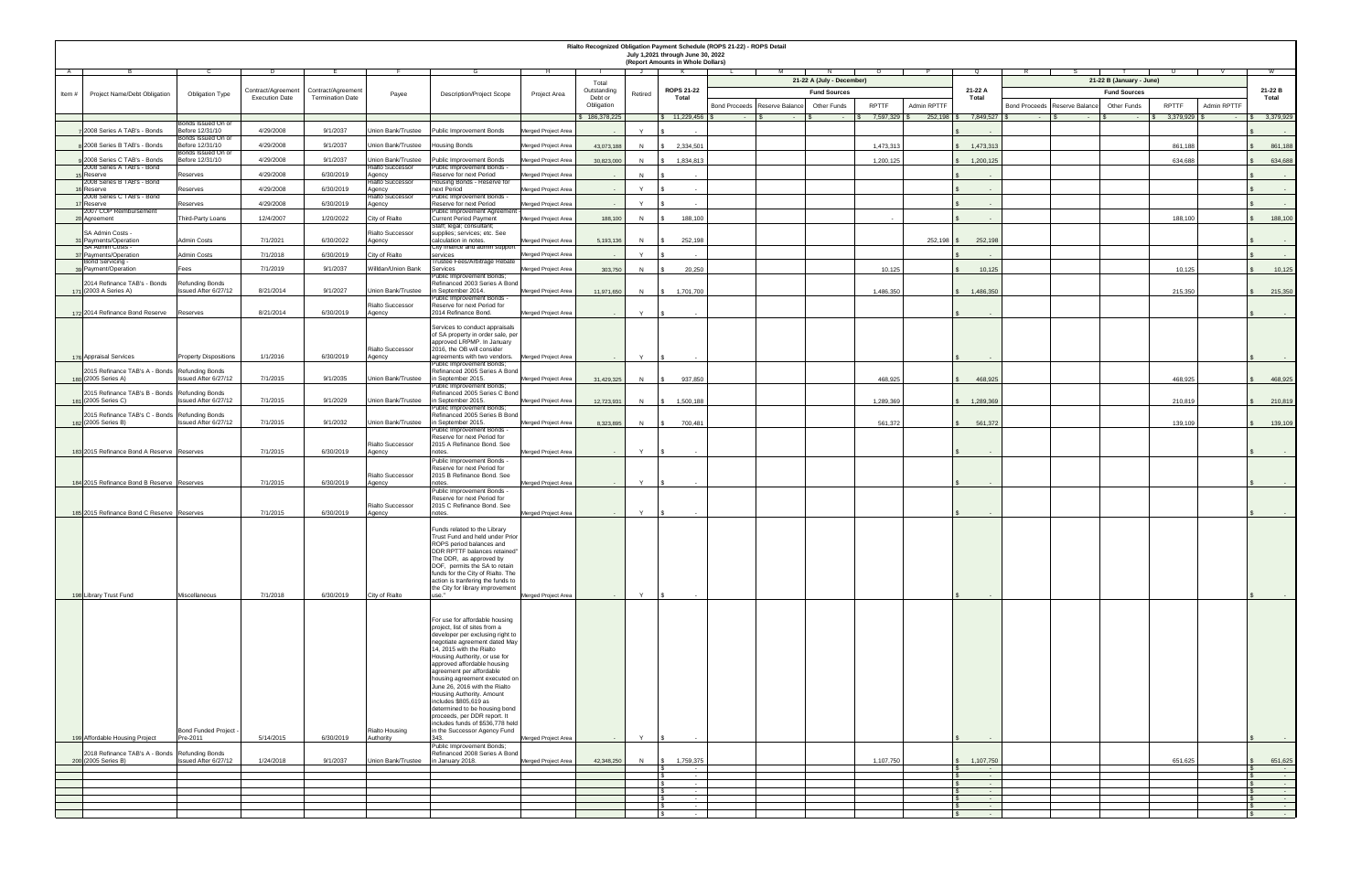# **Rialto Recognized Obligation Payment Schedule (ROPS 21-22) - Report of Cash Balances July 1, 2018 through June 30, 2019 (Report Amounts in Whole Dollars)**

| A                       | B                                                                                                                                                             | $\mathbf{C}$                          | D                                    | E.                                                                           | F.                                 | G                         | H                                                                                                    |
|-------------------------|---------------------------------------------------------------------------------------------------------------------------------------------------------------|---------------------------------------|--------------------------------------|------------------------------------------------------------------------------|------------------------------------|---------------------------|------------------------------------------------------------------------------------------------------|
|                         |                                                                                                                                                               |                                       |                                      | <b>Fund Sources</b>                                                          |                                    |                           |                                                                                                      |
|                         |                                                                                                                                                               |                                       | <b>Bond Proceeds</b>                 | <b>Reserve Balance</b>                                                       | <b>Other Funds</b>                 | <b>RPTTF</b>              |                                                                                                      |
|                         | ROPS 18-19 Cash Balances<br>$(07/01/18 - 06/30/19)$                                                                                                           | Bonds issued on or<br>before 12/31/10 | Bonds issued on or<br>after 01/01/11 | Prior ROPS RPTTF<br>and Reserve<br>Balances retained for<br>future period(s) | Rent,<br>Grants,<br>Interest, etc. | Non-Admin<br>and<br>Admin | <b>Comments</b>                                                                                      |
|                         |                                                                                                                                                               |                                       |                                      |                                                                              |                                    |                           |                                                                                                      |
|                         | Beginning Available Cash Balance (Actual 07/01/18)<br>RPTTF amount should exclude "A" period distribution amount                                              |                                       |                                      |                                                                              |                                    |                           | Corrected balances as prior balance did not match<br>to the gl. This has been communicated with DOF. |
|                         | 2 Revenue/Income (Actual 06/30/19)                                                                                                                            | 4,761,678                             | (292, 736)                           | 3,766,282                                                                    | 2,614,006                          | 4,011,469                 |                                                                                                      |
|                         | RPTTF amount should tie to the ROPS 18-19 total distribution<br>from the County Auditor-Controller                                                            | 103,660                               | 294,062                              |                                                                              | 709,536                            | 15,193,006                |                                                                                                      |
| $\mathbf{3}$            | <b>Expenditures for ROPS 18-19 Enforceable Obligations</b><br>(Actual 06/30/19)                                                                               | 0                                     | $\Omega$                             | 3,766,282                                                                    | 131,657                            | 7,858,290                 |                                                                                                      |
| $\overline{\mathbf{4}}$ | Retention of Available Cash Balance (Actual 06/30/19)<br>RPTTF amount retained should only include the amounts<br>distributed as reserve for future period(s) |                                       |                                      |                                                                              |                                    |                           |                                                                                                      |
|                         | 5 ROPS 18-19 RPTTF Prior Period Adjustment<br>RPTTF amount should tie to the Agency's ROPS 18-19 PPA<br>form submitted to the CAC                             |                                       | No entry required                    | 4,076,315                                                                    |                                    |                           |                                                                                                      |
| 6                       | Ending Actual Available Cash Balance (06/30/19)<br>C to F = $(1 + 2 - 3 - 4)$ , G = $(1 + 2 - 3 - 4 - 5)$                                                     | $4,865,338$ \\$<br><b>S</b>           | $1,326$ \ \\$                        | $0$   \$                                                                     | $3,191,885$ \\$                    |                           | 7,269,870 \$7,269,868 represents ROPS 19-20A prepayment                                              |